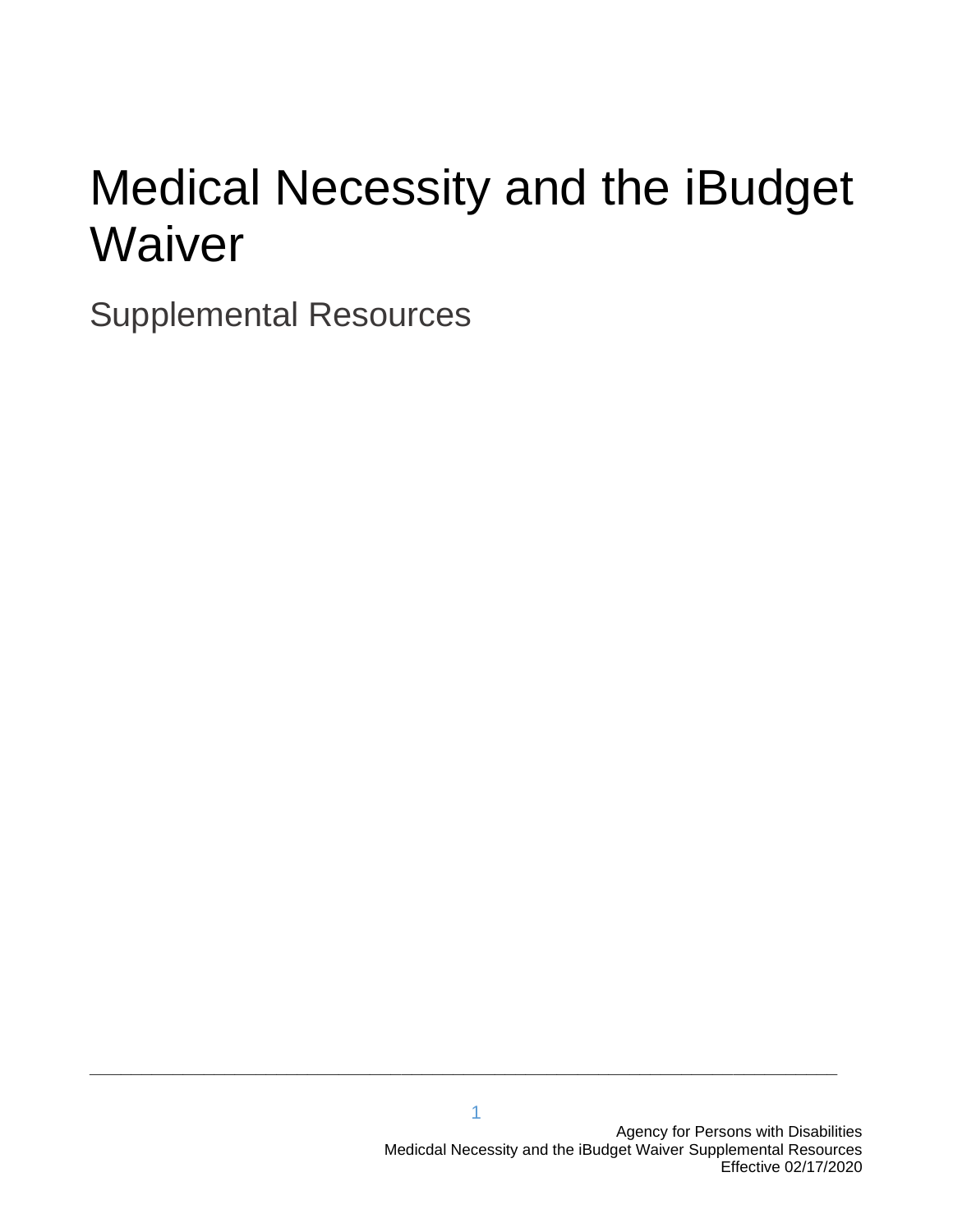### *Table of Contents*

This document contains the forms, tables, lists, and websites that were either displayed or referred to in the Medical Necessity and the iBudget Waiver training. This document also contains additional resources to aide new WSCs in gaining the skills necessary to effectively coordinate the supports and services for individuals on their caseload.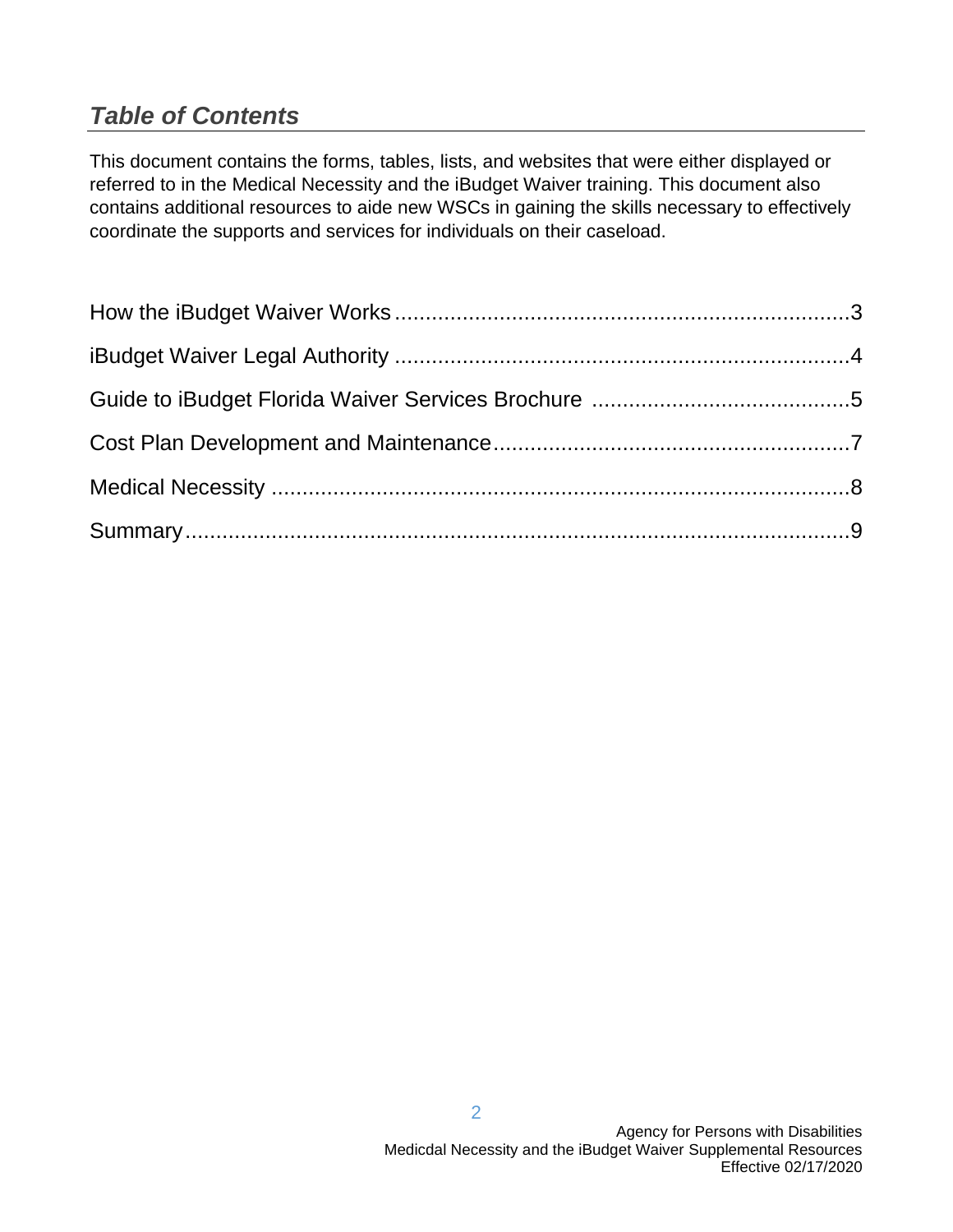### Medical Necessity and the iBudget **Waiver**

### *How the iBudget Waiver Works*

You may recall from other trainings that the waiver provides needed supports and services to eligible persons so that they can live at home or in a home-like setting rather than living in an institution. Waiver services enable individuals to:

- Have a safe place to live.
- Have a meaningful day activity.
- Receive medically necessary medical and dental services.
- Receive medically necessary supplies and equipment.
- Receive transportation required to access necessary waiver services.

The iBudget waiver provides for both self-direction and flexibility for waiver clients. Clients on the waiver receive a set amount of funds for services called an "iBudget Amount." Individuals can choose among services within the limits of their budget if the services are medically necessary and meet the coverages and limitations described in the iBudget Handbook.

To facilitate self-direction, similar services are grouped in service families. Service families include: Life Skills Development, Supplies and Equipment, Personal Supports, Residential Services, Support Coordination, Therapeutic Supports and Wellness, Transportation, and Dental. Throughout the year, individuals can choose to move available funds around between services to meet their needs if their circumstances change. Clients also have a choice in enrolled providers.

### **Flexibility in Spending**

Choice and flexibility are created by establishing service families where clients can choose from an array of services to meet their specific needs. At any point, clients can:

- Choose and change providers
- Choose alternate supports and services within the iBudget Amount (provided that the change does not jeopardize the individual's health and safety and each service meets medical necessity)
- Move unused funding forward from a previous month for new service needs. For example, an individual was sick and missed a week of ADT, but later wants extra Companion services to accompany them to volunteer opportunity that they are interested in doing.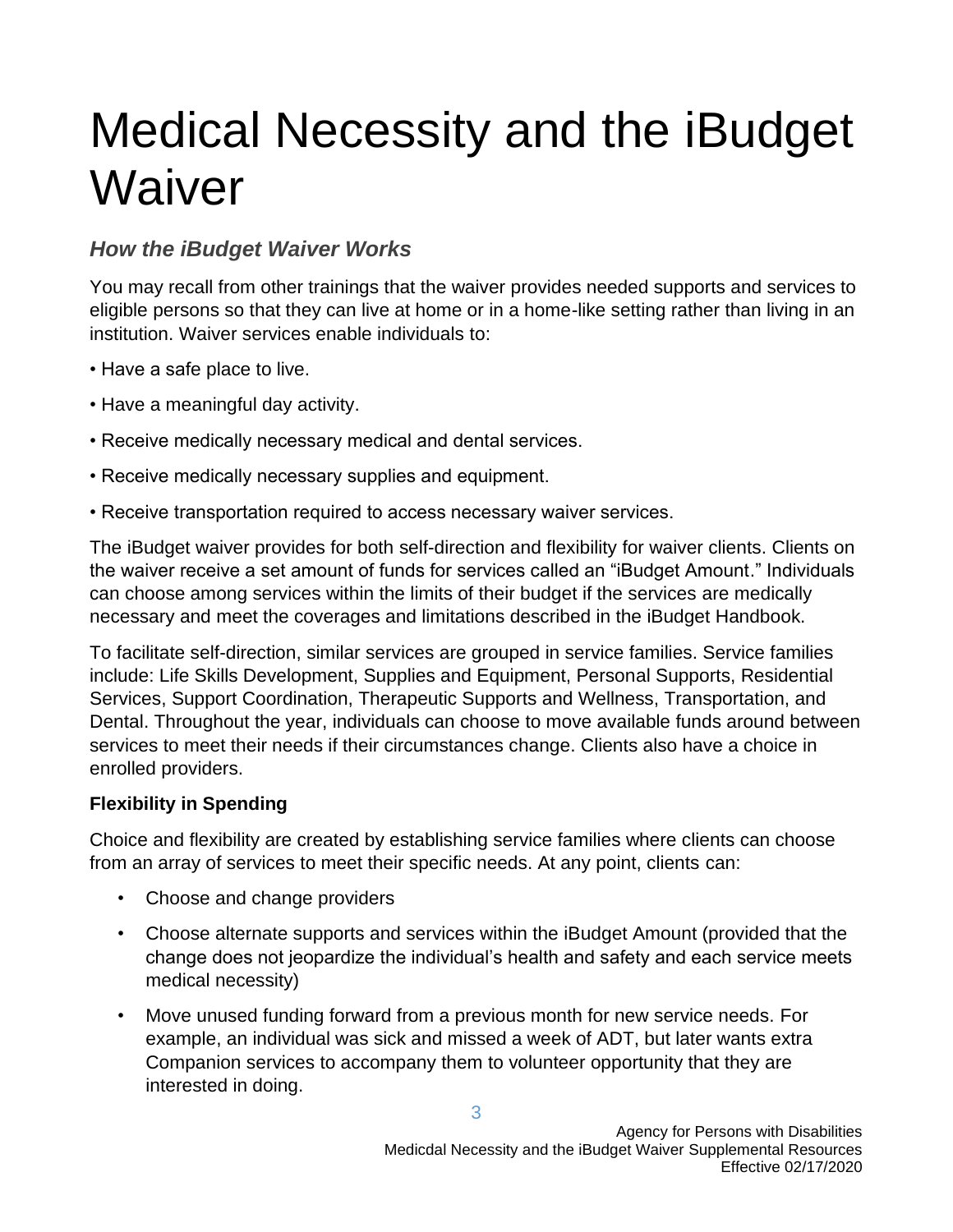Clients have flexibility to budget or adjust funding among the following services without requiring additional authorizations from the agency:

- Life Skills Development 1
- Life Skills Development 2
- Life Skills Development 3, within the approved ratio
- Durable Medical Equipment
- Adult Dental
- Personal Emergency Response Systems
- Environmental accessibility adaptations
- Consumable Medical Supplies
- Transportation; Personal Supports up to \$16,000
- Respite up to \$10,000

### *Legal Authority*

Home and community-based services (HCBS) waivers are authorized under section 1915(c) of the Social Security Act and governed by Title 42, Code of Federal Regulations (CFR), Parts 440 and 441.

Section 409.906, Florida Statutes (F.S.), and Rule 59G-13.070, Florida Administrative Code (F.A.C.), authorize the application for the Florida Medicaid Developmental Disabilities Individual Budgeting Waiver. The iBudget Waiver is referenced in Chapter 393, F.S., and the Agency for Person's with Disabilities' Rule 65G-4.0210, F.A.C.

Access the iBudget Rule at: apd.myflorida.com/ibudget/docs/iBudget%20Rule.pdf

### **The following is a copy of:** *Guide to iBudget Florida Waiver Services* **that you can use as a quick reference or hand off to clients.**

### **A printable copy is found on the APD website at: [https://apd.myflorida.com/brochures/Guide%20to%20Service%20Brochure](https://apd.myflorida.com/brochures/Guide%20to%20Service%20BrochureA2017.pdf) [A2017.pdf](https://apd.myflorida.com/brochures/Guide%20to%20Service%20BrochureA2017.pdf)**

4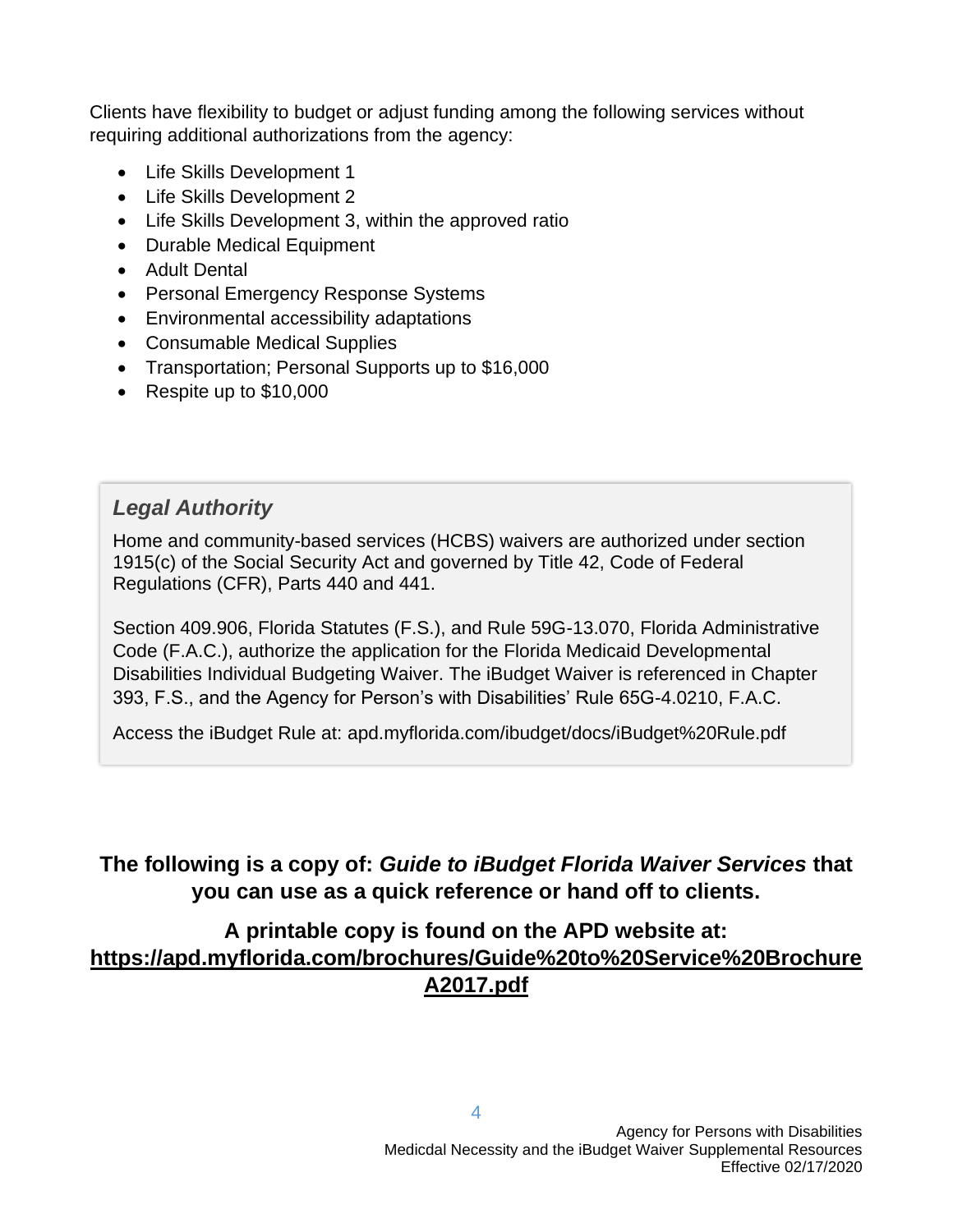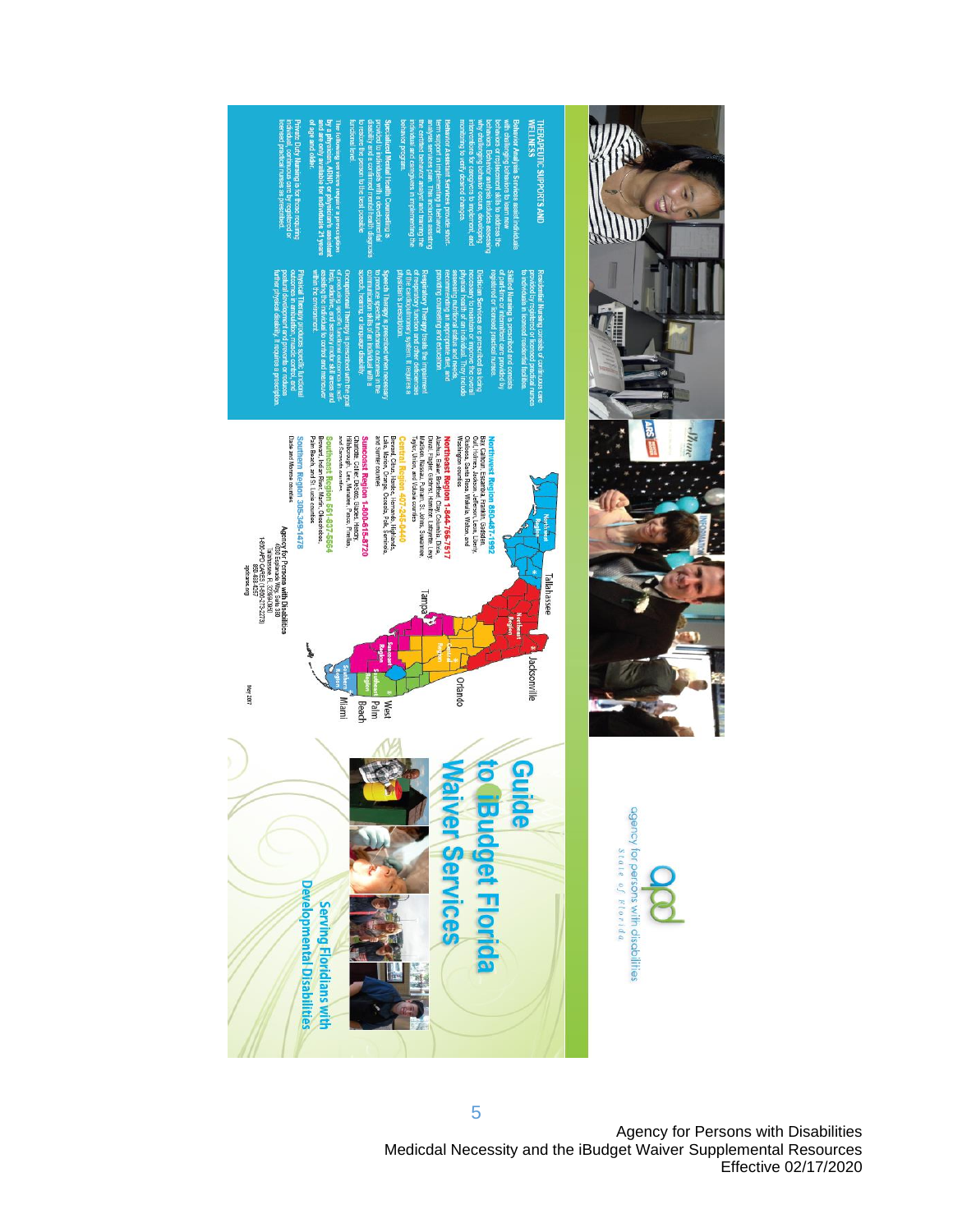

# **iBudget Florida Services**

**IS DEVELOPMEN** 

# **PLIES AND EQUIPMENT**

**SIDENTIAL SERVICES** 

## **SLINGGION RIDDOKIS**

**SPORTAINO** 

**ZE COORDINATION** 

Agency for Persons with Disabilities Medicdal Necessity and the iBudget Waiver Supplemental Resources Effective 02/17/2020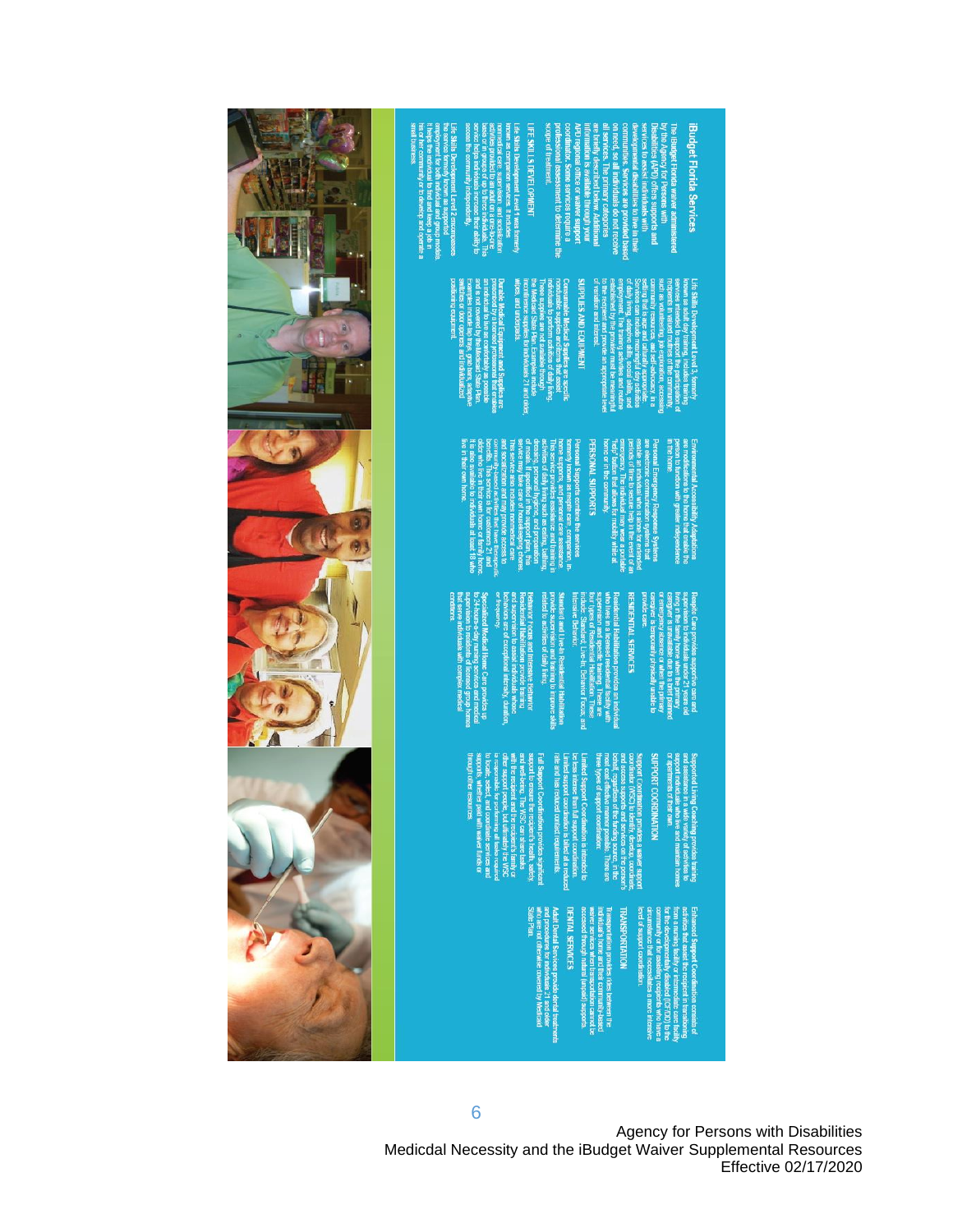### *Cost Plan Development and Maintenance*

As a WSC, you will be responsible for working with clients to develop a cost plan on an annual basis. The cost plan must be created so that clients can receive waiver services identified on their support plan.

WSCs are also responsible for maintaining the cost plan information throughout the year. At any point, clients have the flexibility to make changes to their providers, their services, or both.

The cost plan is created within APD iConnect and contains all the services authorized for a specific fiscal year. APD's fiscal year runs from July 1 to June 30; therefore, a client's cost plan will typically start on July 1, unless the individual started on the waiver after July 1.

### *Instructions on how to develop a cost plan*

The cost plan is created within APD iConnect**.** Specific instructions on how to navigate APD iConnect and the steps to create a cost plan and process services and provider changes will be covered in a later training for WSCs.

### **Emergency Requests for Services**

There may be times where a client experiences an emergency that must be addressed quickly and with a long-term change to his or her array of services.

### **Here is an overview of the steps needed to make an emergency request for services:**

• Notify the APD Regional Office of the emergency as soon as possible. The waiver handbook requires the WSC to provide the APD Regional Office updated support and cost plan information and any supporting documentation within three consecutive calendar days of becoming aware of the emergency.

However, if an immediate response is warranted to meet a health and safety need, the WSC should call the APD Regional office immediately, before sending the documents.

- Funding to address emergency situations will be reviewed and approved by APD if the situation cannot be accommodated within the current allocation.
- Work with the individual or their legal representative to update the support plan and cost plan to reflect the current emergency need and requested change to services.
- Add a description of all changes in the client's case notes.

7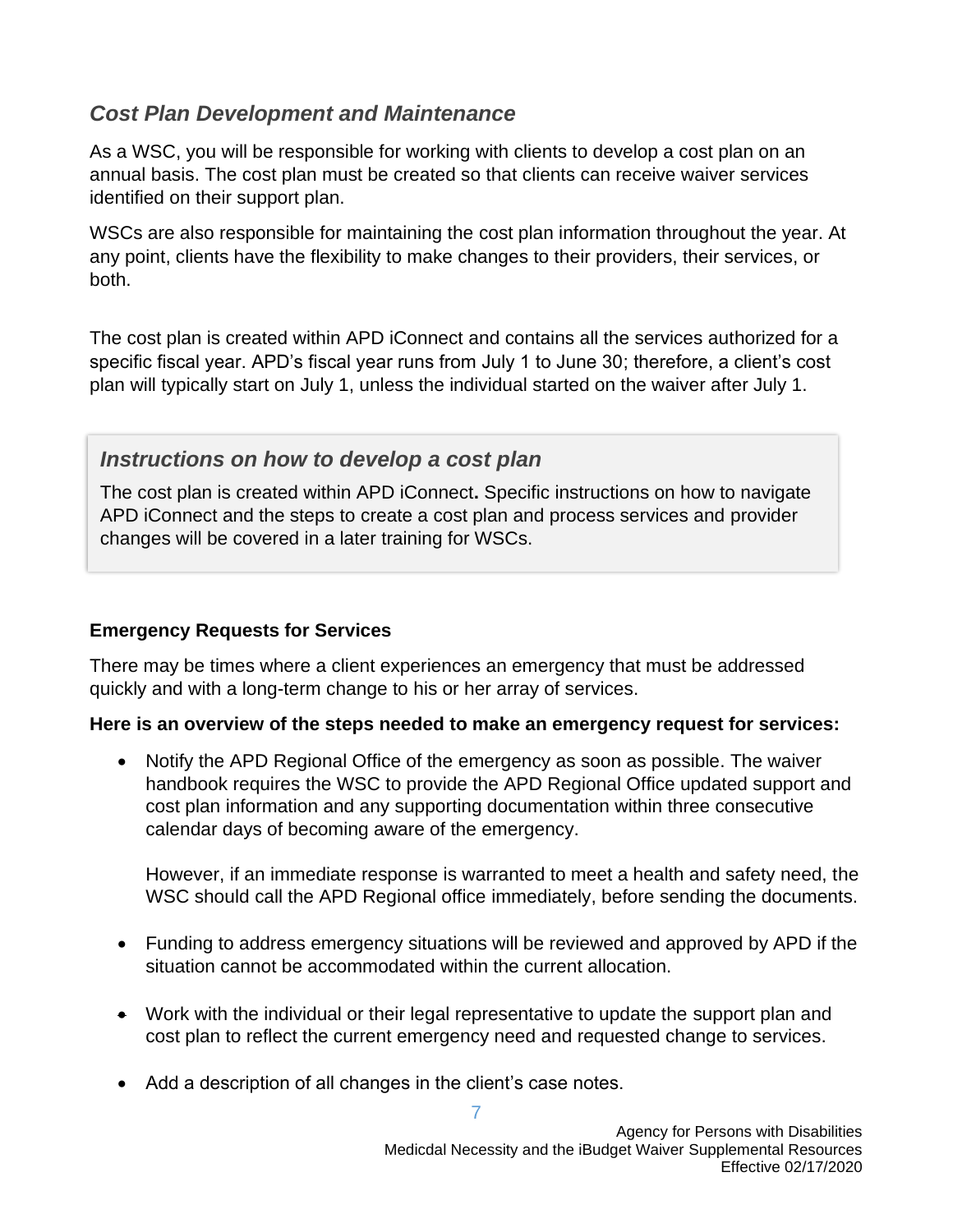- Provide any documentation requested by APD to determine whether the requested changes to the cost plan are approvable.
- Revise the cost plan (if needed) based on APD final approval of the request.

### *Medical Necessity*

When assisting individuals in choosing waiver services, it is important to understand the regulations affecting how services can be approved and provided. With a thorough understanding of how iBudget waiver services are regulated, you will be able to communicate expectations to clients you serve. First, all waiver services must be medically necessary.

Medical necessity is a state and federal requirement for the provision of Medicaid services. The medical necessity statement is in the iBudget waiver handbook and it is important to refer to this information when requesting services for clients.

### *Medical Necessity Definition:*

### **The following is taken from the iBudget Handbook:**

In accordance with Rule 59G-1.010, F.A.C., "[T]he medical or allied care, goods, or services furnished or ordered must:

(a) Meet the following conditions:

- 1. Be necessary to protect life, to prevent significant illness or significant disability, or to alleviate severe pain.
- 2. Be individualized, specific, and consistent with symptoms or confirmed diagnosis of the illness or injury under treatment, and not in excess of the patient's needs.
- 3. Be consistent with generally accepted professional medical standards as determined by the Medicaid program and not experimental or investigational.
- 4. Be reflective of the level of service that can be safely furnished, and for which no equally effective and more conservative or less costly treatment is available statewide; and
- 5. Be furnished in a manner not primarily intended for the convenience of the recipient, the recipient's caretaker, or the provider."

"(c) The fact that a provider has prescribed, recommended, or approved medical or allied care, goods, or services does not, in itself, make such care, goods or services medically necessary or a medical necessity or a covered service."